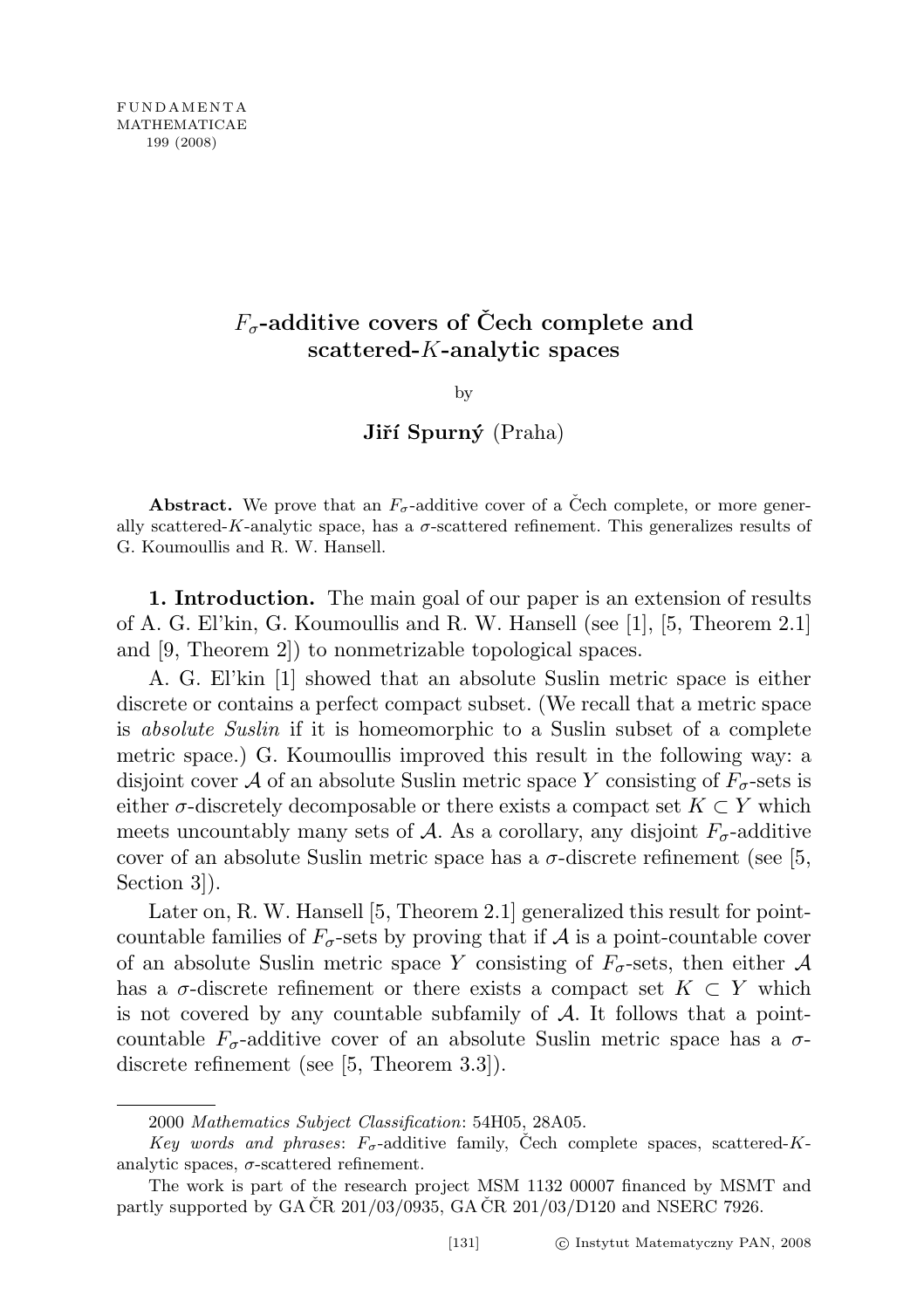In Theorem 3.4 we are able to get rid of the assumption of metrizability. Namely, we prove that an  $F_{\sigma}$ -additive cover of a Cech complete space has a  $\sigma$ -scattered refinement.

This result is further generalized in Theorem 4.3, where the same is proved for an  $F_{\sigma}$ -additive cover of a scattered-K-analytic space.

Nevertheless, these results for topological spaces are not completely satisfactory since the notion of  $F_{\sigma}$ -sets is much more special than within metric spaces. A natural generalization of  $F_{\sigma}$ -sets are  $(F \wedge G)_{\sigma}$ -sets, i.e., sets of the form  $\bigcup_n (F_n \cap G_n)$  where each  $F_n$  is closed and  $G_n$  open. Unfortunately, the method of proof of Theorem 3.4 does not seem to work for this class of sets.

Partial results under additional set-theoretical assumptions were obtained by R. Pol (see [10, Theorem 1]) and P. Holicky (see [6, Theorem 1]).

**2. Preliminaries.** By a *space* we mean a completely regular Hausdorff topological space.

Let F be a family of sets in a topological space X. A family  $\mathcal R$  is a *refinement* of  $\mathcal F$  if  $\bigcup \mathcal R = \bigcup \mathcal F$  and for every  $R \in \mathcal R$  there exists  $F \in \mathcal F$  with  $R \subset F$ .

A family F is called *point-countable* if each  $x \in X$  lies in at most countably many sets from  $\mathcal{F}$ .

If S is a system of sets in X, we say that F is S-additive if  $\bigcup \mathcal{F}_0$  is in S for every subfamily  $\mathcal{F}_0$  of  $\mathcal{F}$ .

A family  $D$  in a topological space  $X$  is *scattered* if it is disjoint and for every nonempty subfamily  $\mathcal{D}_0$  of  $\mathcal{D}, \mathcal{D}$  contains an element that is relatively open in  $\bigcup \mathcal{D}_0$  (see [4, Definition 6.1]). If F is a scattered family of sets, then there is a well-ordering  $\leq$  of  $\mathcal F$  and open sets  $U(F)$ ,  $F \in \mathcal F$ , such that

$$
U(F) \cap \bigcup \mathcal{F} = \bigcup \{E \in \mathcal{F} : E \leq F\}.
$$

We call the family  $\{U(F): F \in \mathcal{F}\}\$  the associated open sets for  $\mathcal{F}.$ 

An indexed family  $\mathcal{F} = \{F_i : i \in I\}$  is called  $\sigma$ -scattered resolvable if each  $E_i$  is the union of a family  $\{F_i(n, l) : n \in \mathbb{N}, l \in J(n, i)\}\$  such that  ${F_i(n, l) : i \in I, l \in J(n, i)}$  is scattered for each  $n \in \mathbb{N}$ . We may suppose that the index sets  $J(n, i)$  are all equal (see [8, p. 3]). We remark that the notions of  $\sigma$ -scattered resolvable family and of  $\sigma$ -scattered-decomposable family defined in [4, Definition 6.6] are equivalent.

A set-valued mapping  $f : X \to Y$  between topological spaces is said to be index- $\sigma$ -scattered if  $\{f(F_i) : i \in I\}$  is  $\sigma$ -scattered resolvable in Y whenever  $\{F_i : i \in I\}$  is  $\sigma$ -scattered resolvable in X.

A topological space X is called Cech complete if X is a  $G_{\delta}$ -subset of its Stone–Cech compactification  $\beta X$  (see [2, Theorem 3.9.1]).

A topological space X is scattered-K-analytic if X is the image of a complete metric space M under an usco index- $\sigma$ -scattered map  $f : M \to X$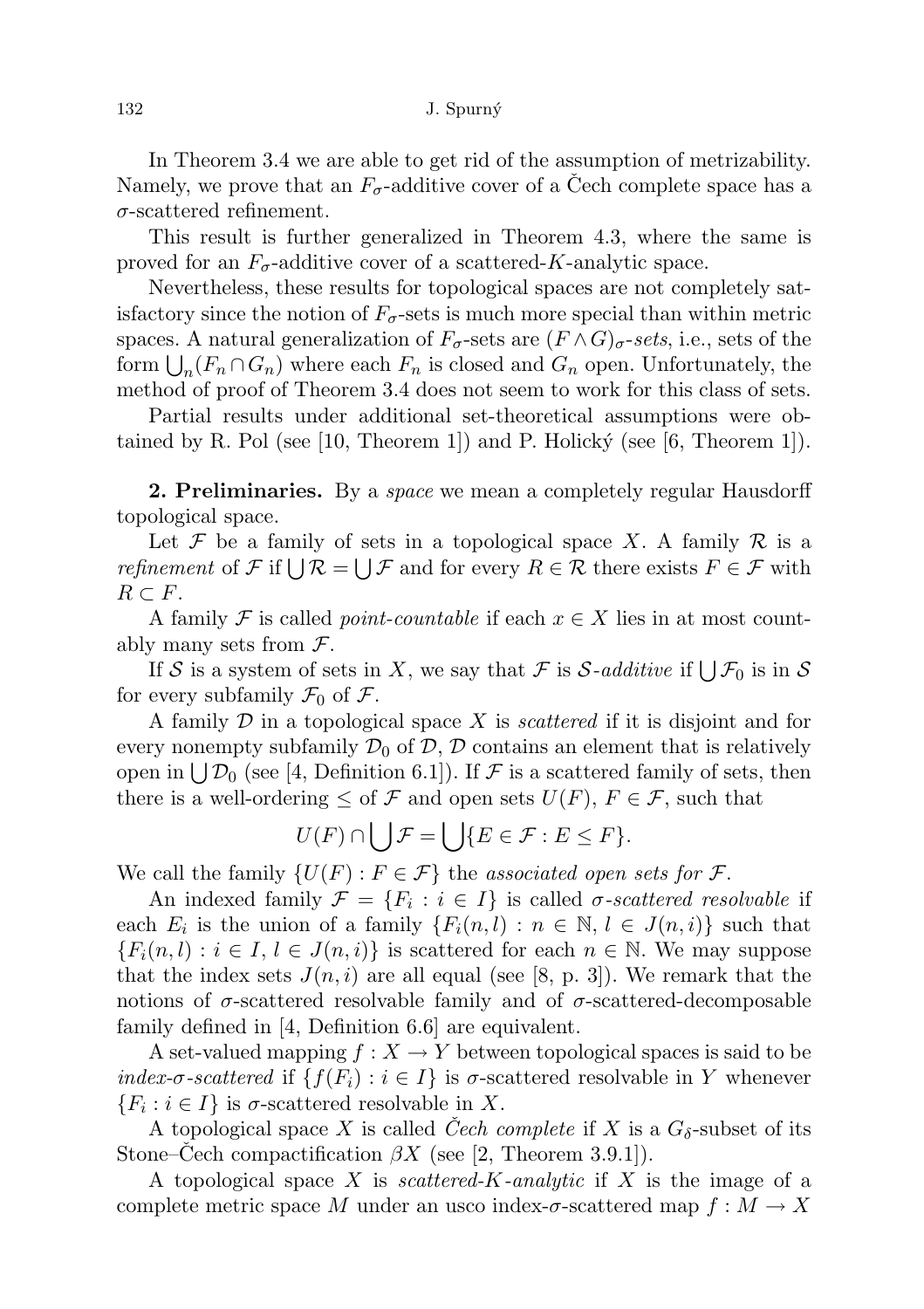(see  $[3, p. 11]$ ,  $[4, Definition 6.7]$  and  $[7, Definition 1]$ ). (We recall that a set-valued map  $f: X \to Y$  between topological spaces is an usco map if f has nonempty compact values and

$$
f^{-1}(F) = \{ x \in X : f(x) \cap F \neq \emptyset \}
$$

is closed in X for every closed set  $F \subset Y$ .)

We say that a family  $\mathcal R$  is  $\sigma$ -scattered if  $\mathcal R = \bigcup_n \mathcal R_n$  and each family  $\mathcal R_n$ is scattered. We remark that a  $\sigma$ -scattered family in a metrizable space is σ-discretely decomposable due to the existence of a σ-discrete basis.

We denote by  $\{0,1\}^{< \mathbb{N}}$  the space of finite sequences of 0's and 1's. Let |s| be the length of s. We denote by  $\emptyset$  the empty sequence, of length 0 by convention. For  $s \in \{0,1\}^{< \mathbb{N}}$  and  $i \in \{0,1\}$  we write  $s^{\wedge}i$  for the sequence  $(s_1, \ldots, s_{|s|}, i).$ 

For a sequence  $\sigma$  in the Cantor set  $\{0,1\}^{\mathbb{N}}$  and  $n \in \mathbb{N}$  we write  $\sigma \upharpoonright n$  for the finite sequence  $(\sigma_1, \ldots, \sigma_n)$ . We adopt the convention that  $\sigma \upharpoonright 0 = \emptyset$ .

If F is a family of sets in a space X and  $A \subset X$ , we denote by  $\mathcal{F}|_A$  the family  $\{F \cap A : F \in \mathcal{F}\}.$ 

**3. Cech complete spaces.** We start with the following easy result whose proof is based upon [3, Lemma 2.2]. As the proof is rather standard, we omit it.

LEMMA 3.1. Let  $\mathcal{F} = \{F_i : i \in I\}$  be a  $\sigma$ -scattered family of sets in a space X. For each  $i \in I$ , let  $\mathcal{F}_i = \{F_{i,j} : j \in J_i\}$  be a  $\sigma$ -scattered family contained in  $F_i$ . Then  $\{F_{i,j} : i \in I, j \in J_i\}$  is  $\sigma$ -scattered.

LEMMA 3.2. Let F be a cover of a space X such that every  $x \in X$  has an open neighbourhood U such that  $\mathcal{F}|_U$  has a  $\sigma$ -scattered refinement. Then  $\mathcal F$  has a  $\sigma$ -scattered refinement.

*Proof.* We will find by transfinite induction an ordinal  $\kappa$  and an increasing sequence  $\{U_\alpha : \alpha \in [0, \kappa]\}\$  of open sets in X such that  $\mathcal{F}|_{U_{\alpha+1}\setminus U_\alpha}$  has a  $\sigma$ -scattered refinement and  $U_{\kappa} = X$ .

We set  $U_0 := \emptyset$  and find an open set  $U_1$  such that  $\mathcal{F}|_{U_1}$  has a  $\sigma$ -scattered refinement. Let  $\alpha$  be an ordinal and suppose that the construction has been completed for every ordinal  $\beta < \alpha$ . If  $\alpha$  is a limit ordinal, set  $U_{\alpha} := \bigcup_{\beta < \alpha} U_{\beta}$ .

If  $\alpha = \eta + 1$  and  $U_{\eta} = X$ , we stop the construction. Otherwise we use the assumption on F and find a nonempty open set U such that  $U \cap (X \setminus U_n) \neq \emptyset$ and  $\mathcal{F}|_U$  has a  $\sigma$ -scattered refinement. Then we set  $U_\alpha := U_\eta \cup U$ . This finishes the inductive step.

Since  $U_{\alpha}$ 's are strictly increasing, there exists an ordinal  $\kappa$  such that  $U_{\kappa} = X$ . Then  $\{U_{\alpha+1} \setminus U_{\alpha} : \alpha \in [0, \kappa)\}\$ is a scattered family with associated open sets  $\{U_\alpha : \alpha \in [0, \kappa]\}\$  such that  $\mathcal{F}|_{U_{\alpha+1}\setminus U_\alpha}$  has a  $\sigma$ -scattered refinement for each  $\alpha \in [0, \kappa)$ . By Lemma 3.1,  $\mathcal F$  has a  $\sigma$ -scattered refinement.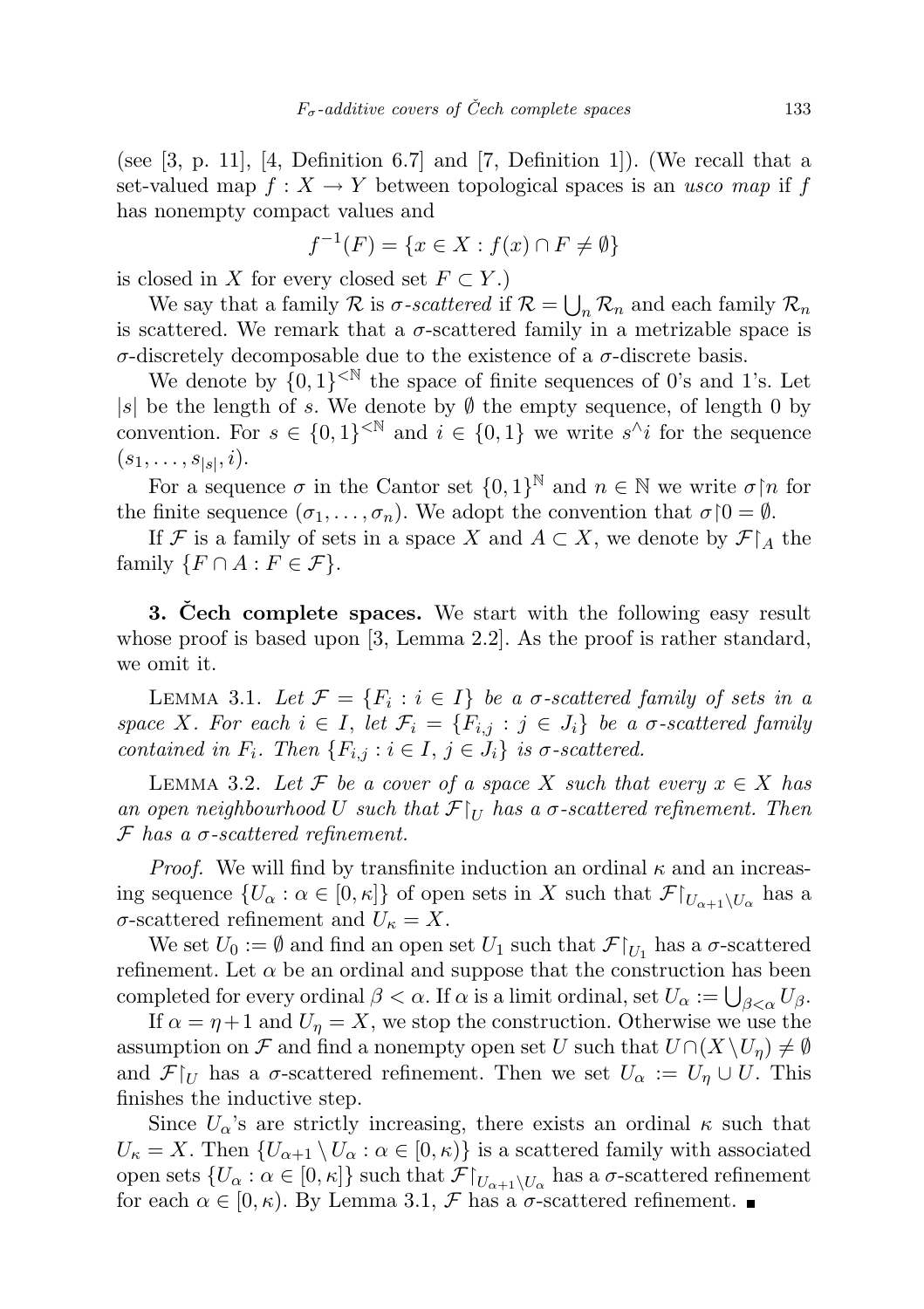## 134 J. Spurn´y

LEMMA 3.3. Let F be a point-countable  $F_{\sigma}$ -additive cover of a Cech complete space X. Then there exists  $F \in \mathcal{F}$  with nonempty interior.

*Proof.* Let  $\mathcal{F} = \{F_i : i \in I\}$ . Suppose that each  $F_i$  has empty interior. Since X is Cech complete, it is a  $G_{\delta}$ -set in every compactification of X. We select some compactification K of X and find open sets  $V_n$ ,  $n \in \mathbb{N}$ , in K such that  $X = \bigcap V_n$ . Set  $V_0 := K$ .

If  $A \subset I$ , then  $X \setminus \bigcup_{i \in A} F_i$  is a  $G_{\delta}$ -set in X and consequently in K. Let  $\{G(A,n)\}\$ be a decreasing sequence of open sets in K such that

$$
\bigcap_{n=1}^{\infty} G(A, n) = X \setminus \bigcup_{i \in A} F_i.
$$

Notice that if  $A \subset I$  is countable and  $U \subset K$  is nonempty and open, then  $(U \cap X) \setminus \bigcup_{i \in A} F_i \neq \emptyset$ . Indeed, the union of a countable subfamily of  $\mathcal F$  is of the first category by our assumption, and thus cannot cover a nonempty open subset of a Cech complete space (see  $[2,$  Theorem 3.9.3]).

We set  $U_{\emptyset} := K$  and pick  $x_{\emptyset} \in U_{\emptyset} \cap X$ . We also set  $A_{\emptyset} := \{i \in I : x_{\emptyset} \in F_i\}$ and  $B_{\emptyset} := I \setminus A_{\emptyset}$ . For each  $s \in \{0,1\}^{\leq \mathbb{N}}$  we will find points  $x_s \in X$ , nonempty open sets  $U_s \subset K$  and sets  $A_s, B_s \subset I$  such that

(i)  $U_{s^{\wedge}0} \cup U_{s^{\wedge}1} \subset U_s \subset V_{|s|}, U_{s^{\wedge}0} \cap U_{s^{\wedge}1} = \emptyset;$ (ii)  $x_s \in U_s$ ,  $x_{s^{\wedge}0} = x_s$ , and

$$
x_{s^{\wedge}1} \notin \bigcup_{k=0}^{|s|} \bigcup_{|t|=k} \{F_i : i \in A_t\};
$$

(iii)  $A_{s^{\wedge}1} = \{i \in I : x_{s^{\wedge}1} \in F_i\}, A_{s^{\wedge}0} = A_s \text{ and } B_s = I \setminus A_s;$ 

(iv)  $U_{s^{\wedge}0} \subset G(B_{s^{\wedge}0}, |s^{\wedge}0|)$  and

$$
U_{s^{\wedge}1} \subset \bigcap_{k=1}^{|s|} \bigcap_{|t|=k} G(A_t, |s^{\wedge}1|).
$$

To start the construction, we set  $x_0 := x_{\emptyset}$ ,  $A_0 := A_{\emptyset}$  and  $B_0 := B_{\emptyset}$ . We choose nonempty open sets  $U_0, U_1$  in K such that  $x_0 \in U_0$  and  $\emptyset = \overline{U}_0 \cap \overline{U}_1 \subset$  $\overline{U}_0 \cup \overline{U}_1 \subset V_1$  and  $U_0 \subset G(B_0, 1)$ . We pick a point  $x_1 \in (U_1 \cap X) \setminus \bigcup_{i \in A_0} F_i$ and set  $A_1 := \{i \in I : x_1 \in F_i\}$ ,  $B_1 := I \setminus A_1$ . This finishes the first step of the construction.

Let  $n \in \mathbb{N}$  and suppose that the construction has been completed for each  $s \in \{0,1\}^{< \mathbb{N}}$  with  $|s| \leq n$ . Let now  $s \in \{0,1\}^{< \mathbb{N}}$  have length n. We set  $x_{s^{\wedge}0} := x_s$ ,  $A_{s^{\wedge}0} := A_s$  and  $B_{s^{\wedge}0} := B_s$ . We choose nonempty open sets  $U_{s^{\wedge}0}$ ,  $U_{s^{\wedge}1}$  in K such that  $x_{s^{\wedge}0} \in U_{s^{\wedge}0}$  and conditions (i) and (iv) are satisfied. (Notice that  $\bigcap_{k=1}^{|s|} \bigcap_{|t|=k} G(A_t, |s \wedge 1|)$  is a dense open set in K.)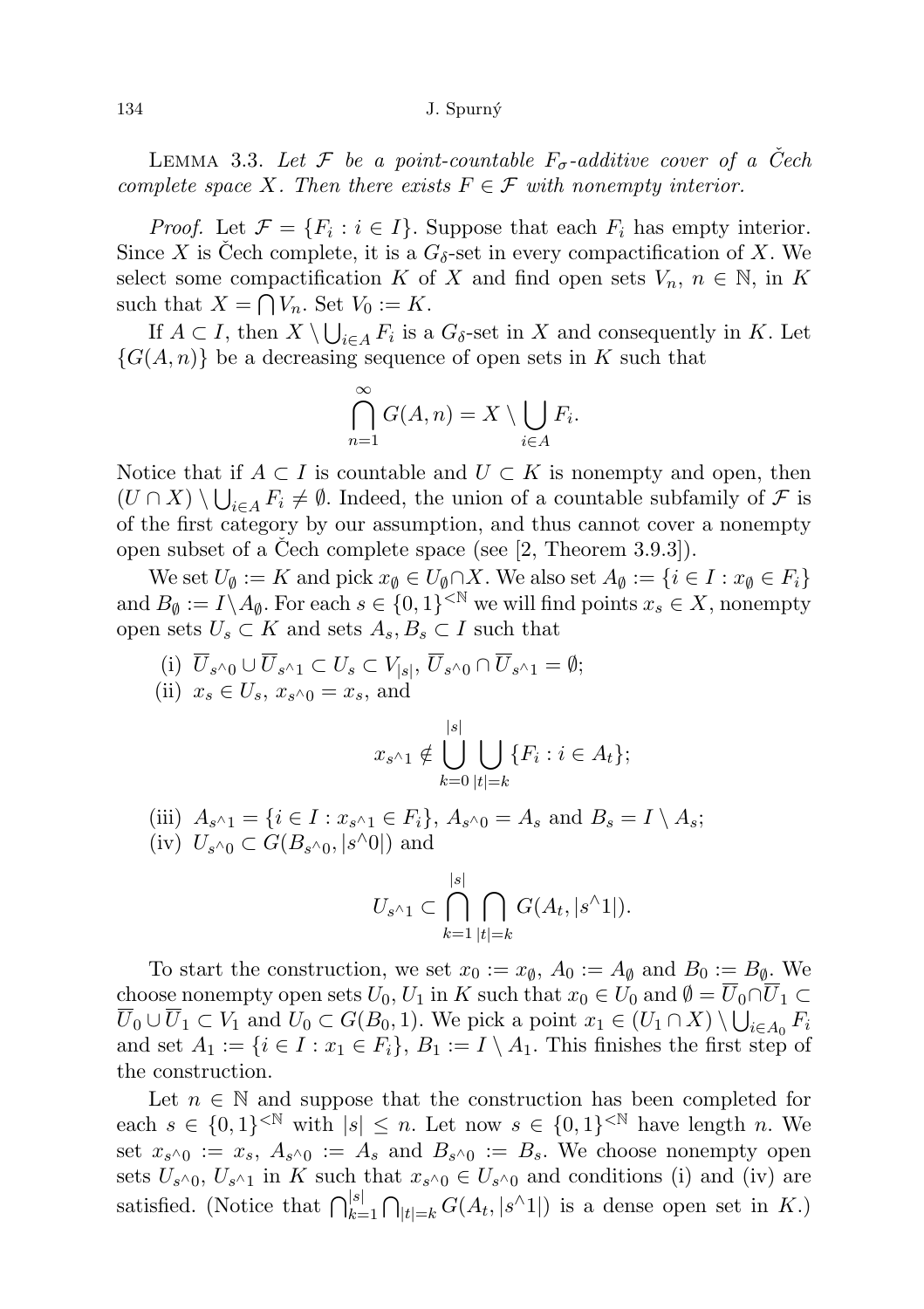Further we pick a point  $x_{s^{\wedge}1} \in U_{s^{\wedge}1} \cap X$  such that

$$
x_{s^{\wedge}1} \notin \bigcup_{k=1}^{|s|} \bigcup_{|t|=k} \{F_i : i \in A_t\}.
$$

To finish the inductive step of the construction it is enough to define  $A_{s^{\wedge}1}$ and  $B_{s^{\wedge}1}$  according to condition (iii).

Set

$$
C := \bigcap_{n=1}^{\infty} \bigcup_{|s|=n} \overline{U}_s
$$

and define a mapping  $\varphi: C \to \{0,1\}^{\mathbb{N}}$  by the formula

$$
\varphi(x) = \sigma \in \{0, 1\}^{\mathbb{N}} \quad \text{if and only if} \quad x \in \bigcap_{n=1}^{\infty} \overline{U}_{\sigma \upharpoonright n}.
$$

We have  $C \subset X$  as  $U_s \subset V_{|s|}$  for each  $s \in \{0,1\}^{< N}$ . Moreover,  $\varphi$  is a continuous mapping of C onto  $\{0,1\}^{\mathbb{N}}$ . Let

$$
A := \{ \sigma \in \{0, 1\}^{\mathbb{N}} : \sigma = (s_1, \dots, s_{|s|}, 0, 0, \dots) \text{ for some } \sigma \in \{0, 1\}^{\mathbb{N}} \}.
$$
  
Set  $I_A := \bigcup \{A_s : s \in \{0, 1\}^{< \mathbb{N}}\}, I_B := I \setminus I_A \text{ and define}$ 

$$
\widehat{A} := \bigcup \{ F_i : i \in I_A \} \quad \text{and} \quad \widehat{B} := \bigcup \{ F_i : i \in I_B \}.
$$

We need the following claim.

CLAIM. We have  $\varphi^{-1}(A) = C \cap \widehat{A} = C \setminus \widehat{B}$  and  $\varphi^{-1}(\{0,1\}^{\mathbb{N}} \setminus A) =$  $C \cap \widehat{B} = C \setminus \widehat{A}.$ 

Proof of Claim. We start by showing

(1) 
$$
\varphi^{-1}(A) \subset \widehat{A}
$$
 and  $\varphi^{-1}(A) \cap \widehat{B} = \emptyset$ .

Let  $\sigma \in A$ , i.e.,  $\sigma = (s_1, \ldots, s_{|s|}, 0, 0, \ldots)$  for some  $s \in \{0, 1\}^{< N}$ . If  $n > |s|$ , it follows from (iv) that

$$
U_{\sigma \restriction n} = U_{(s_1, \ldots, s_{|s|}, 0, \ldots, 0)} \subset G(B_s, n).
$$

Thus

$$
\varphi^{-1}(\sigma) = \bigcap_{n=|s|+1}^{\infty} \overline{U}_{\sigma \upharpoonright n} = \bigcap_{n=|s|+1}^{\infty} U_{\sigma \upharpoonright n} \subset \bigcap_{n=|s|+1}^{\infty} G(B_s, n) = X \setminus \bigcup_{i \in B_s} F_i.
$$

As  $I_B \subset B_s$ , we have  $\varphi^{-1}(\sigma) \cap \widehat{B} = \emptyset$ . Also  $\varphi^{-1}(\sigma) \subset \widehat{A}$  because  $\mathcal F$  is a cover of X. Since  $\sigma \in A$  is arbitrary, (1) follows.

Further, we show that

(2) 
$$
\varphi^{-1}(\{0,1\}^{\mathbb{N}} \setminus A) \subset \widehat{B}
$$
 and  $\varphi^{-1}(\{0,1\}^{\mathbb{N}} \setminus A) \cap \widehat{A} = \emptyset$ .

Let  $\sigma \in \{0,1\}^{\mathbb{N}} \setminus A$ , i.e.,  $\sigma$  contains digit 1 infinitely often. Let  $\{n_k\}$  be an increasing sequence of natural numbers such that  $\sigma_{n_k} = 1$  for all  $k \in \mathbb{N}$ .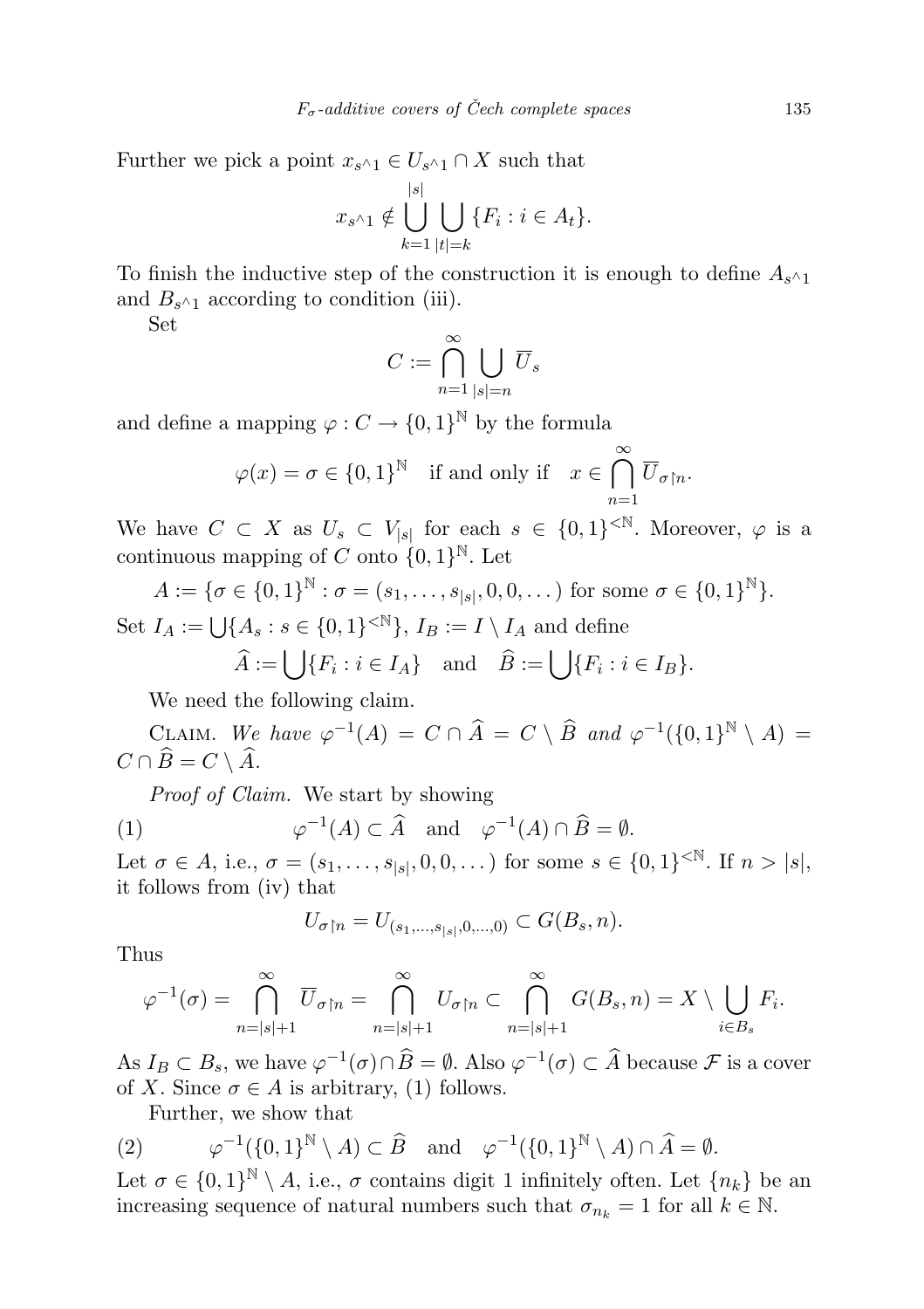For a fixed sequence  $t \in \{0,1\}^{\leq \mathbb{N}}$  we choose  $k_0 \in \mathbb{N}$  such that  $n_{k_0} - 1 \geq |t|$ . It follows from (iv) that

$$
U_{(\sigma_1,\ldots,\sigma_{n_k-1},1)} \subset G(A_t,n_k)
$$

for each integer  $k \geq k_0$ . Hence

$$
\varphi^{-1}(\sigma) = \bigcap_{n=1}^{\infty} U_{\sigma \upharpoonright n} = \bigcap_{k=k_0}^{\infty} U_{\sigma \upharpoonright n_k} \subset \bigcap_{k=k_0}^{\infty} G(A_t, n_k) = X \setminus \bigcup_{i \in A_t} F_i.
$$

Since this inclusion holds for each  $t \in \{0,1\}^{< N}$ , we get

$$
\varphi^{-1}(\sigma) \cap \bigcup \{ F_i : i \in I_A \} = \varphi^{-1}(\sigma) \cap \widehat{A} = \emptyset.
$$

Hence  $\varphi^{-1}(\{0,1\}^{\mathbb{N}} \setminus A) \cap \widehat{A} = \emptyset$ . Again we use the fact that  $\mathcal F$  is a cover to deduce that  $\varphi^{-1}(\{0,1\}^{\mathbb{N}} \setminus A) \subset \widehat{B}$ . This concludes the proof of(2). By combining (1) and (2) we finish the proof of the claim.  $\blacksquare$ 

Now we are ready to finish the proof of the lemma. Since  $\mathcal F$  is  $F_{\sigma}$ -additive, the Claim shows that both  $\varphi^{-1}(A)$  and  $\varphi^{-1}(\{0,1\}^{\mathbb{N}} \setminus A)$  are  $F_{\sigma}$ . Since C is compact and  $\varphi$  is continuous, both A and  $\{0,1\}^{\mathbb{N}} \setminus A$  are also  $F_{\sigma}$ . But this is impossible as they are both dense in the Baire space  $\{0,1\}^{\mathbb{N}}$ . This contradiction finishes the proof.

THEOREM 3.4. Let F be a point-countable  $F_{\sigma}$ -additive cover of a Čech complete space X. Then  $\mathcal F$  has a  $\sigma$ -scattered refinement.

Proof. Set

 $G := \bigcup \{U : U \text{ open and } \mathcal{F}|_U \text{ has a } \sigma\text{-scattered refinement}\}.$ 

We claim that  $G = X$ .

Indeed, assuming the contrary, we set  $H := X \setminus G$  and consider the restriction  $\mathcal{F}|_H$ . According to Lemma 3.2,  $\mathcal{F}|_G$  has a  $\sigma$ -scattered refinement. Since H is a Čech complete (see [2, Theorem 3.9.6]), Lemma 3.3 yields an  $F \in \mathcal{F}$  such that  $F \cap H$  has nonempty interior in H. Let  $U \subset X$  be an open set such that  $U \cap H \neq \emptyset$  and  $U \cap H \subset F \cap H$ . Then  $\mathcal{F}|_{U \cap H}$  has a  $\sigma$ -scattered refinement. Since  $\mathcal{F}|_{U\setminus H}$  has a  $\sigma$ -scattered refinement as well,  $\mathcal{F}|_U$  has a σ-scattered refinement. Thus  $U \subset G$ , contrary to  $U \cap H \neq ∅$ .

Thus  $G = X$  and  $\mathcal F$  has a  $\sigma$ -scattered refinement by Lemma 3.2.

4. Scattered-K-analytic spaces. This section is devoted to a generalization of Theorem 3.4 to scattered- $K$ -analytic spaces. We start with the following lemma proved in [8] as Lemma 2.5.

LEMMA 4.1. Let Y and X be spaces and suppose Y has a  $\sigma$ -scattered network N. Let  $p: Y \times X \to X$  be the projection. For every scattered family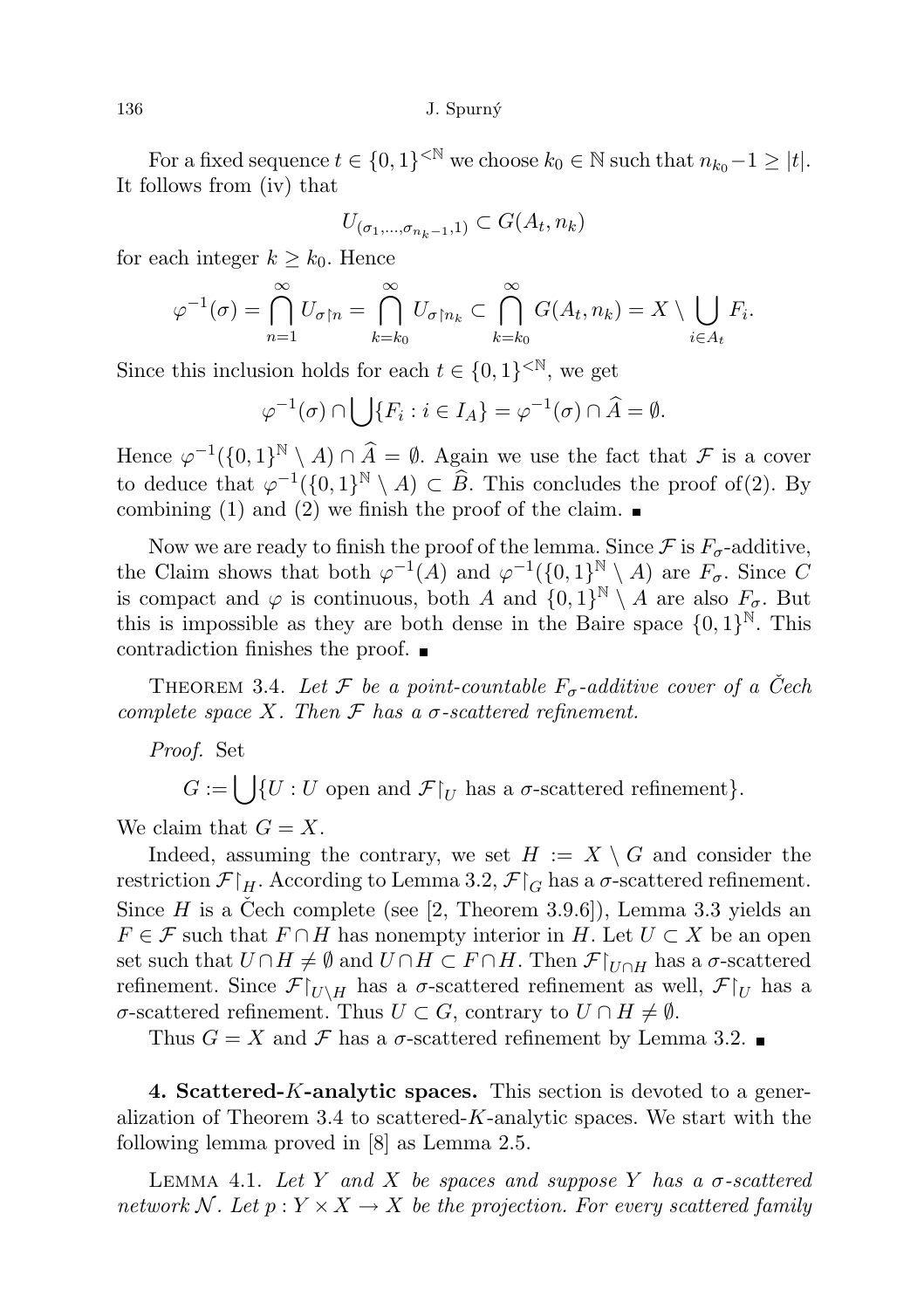T of sets in  $Y \times X$  there are open sets  $U^N_T \subset X$ ,  $N \in \mathcal{N}$ ,  $T \in \mathcal{T}$ , so that the sets  $T^N = T \cap (N \times U_T^N)$ ,  $N \in \mathcal{N}$ , satisfy

- $T = \bigcup_{N \in \mathcal{N}} T^N$  for each  $T \in \mathcal{T}$ ;
- $\{p(T^N) : T \in \mathcal{T}\}\$ is a scattered family in X with associated open sets  $U_T^N = U(p(T^N)), T \in \mathcal{T},$  for every  $N \in \mathcal{N}$ .

The proof of the following proposition closely follows the proof of [8, Lemma 2.6].

PROPOSITION 4.2. Let X be a scattered-K-analytic space. Then there exists a (single-valued) continuous mapping  $p$  from a Cech complete space Z onto X such that p maps scattered families in Z to families admitting a  $\sigma$ -scattered refinement.

*Proof.* Let  $f: Y \to X$  be an index- $\sigma$ -scattered usco mapping of a complete metric space Y onto X. Let Z be the graph of  $f$ , i.e.,

$$
Z = \{(y, x) \in Y \times X : x \in f(y)\}.
$$

Then Z is Čech complete by [2, Theorem 3.9.10], since the projection  $Z \to Y$ is a perfect map.

To finish the proof it is enough to show that the projection  $p: Z \to X$ maps scattered families to families admitting a  $\sigma$ -scattered refinement. Let T be a scattered family in Z with associated open sets  $\{U(T): T \in \mathcal{T}\}\.$  Let  $\mathcal N$  be a  $\sigma$ -scattered network for Y. (Since Y is a metric space, we can take N to be a  $\sigma$ -discrete basis.) Given  $N \in \mathcal{N}$ , Lemma 4.1 provides open sets  $U_T^N, T \in \mathcal{T}$ , in X such that

$$
T = \bigcup_{N \in \mathcal{N}} T \cap (N \times U_T^N), \quad T \in \mathcal{T}.
$$

Moreover, if we set  $T^N := T \cap (N \times U_T^N)$ , then  $\{p(T^N) : T \in \mathcal{T}\}\$  is a scattered family in X with associated open sets  $U_T^N$ ,  $T \in \mathcal{T}$ .

As

$$
p(T^N) = p(T \cap (N \times U_T^N)) \subset f(N)
$$

for each  $N \in \mathcal{N}$  and  $\{f(N) : N \in \mathcal{N}\}\$ is even  $\sigma$ -scattered resolvable, the family  $\{p(T^N): N \in \mathcal{N}\}\$ is  $\sigma$ -scattered resolvable for each  $T \in \mathcal{T}$ . Since  ${p(T^N): T \in \mathcal{T}}$  is scattered for each  $N \in \mathcal{N}$ , Lemma 3.1 implies that  $\{p(T^N): T \in \mathcal{T}, N \in \mathcal{N}\}\$  has a  $\sigma$ -scattered refinement. Thus the family  ${p(T) : T \in \mathcal{T}}$  has a  $\sigma$ -scattered refinement as well. This concludes the proof.

THEOREM 4.3. Let F be a point-countable  $F_{\sigma}$ -additive cover of a scattered-K-analytic space. Then  $\mathcal F$  has a  $\sigma$ -scattered refinement.

*Proof.* Using Proposition 4.2 we find a continuous mapping  $f$  of a Cech complete space Y onto X such that  $f$  maps scattered families to families